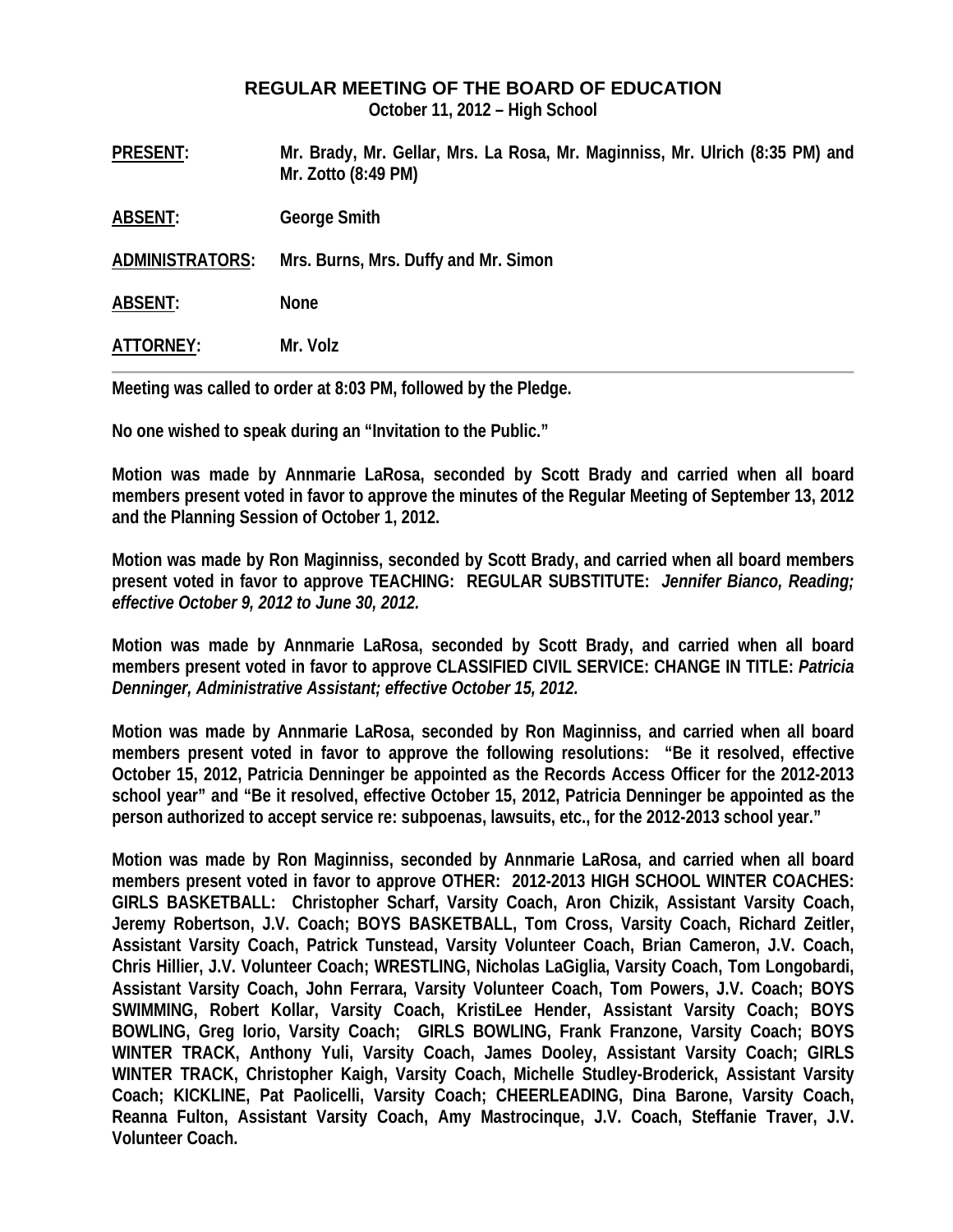**Motion was made by Annmarie LaRosa, seconded by Scott Brady, and carried when all board members present voted in favor to approve OTHER: 2012-2013 MIDDLE SCHOOL EARLY WINTER COACHES: VOLLEYBALL, Jim Klimkoski, 7-8 Udall Coach, Denise Cain, 7-8 Beach Coach; BOYS BASKETBALL, Bill Turri, 7-8 Udall Coach, John Denninger, 7-8 Beach Coach.** 

**Motion was made by Ron Maginniss, seconded by Annmarie LaRosa, and carried when all board members present voted in favor to approve OTHER: 2012-2013 MIDDLE SCHOOL LATE WINTER COACHES: GIRLS BASKETBALL, Brian Dieumegard, 7-8 Udall Coach, John Denninger, 7-8 Beach Coach; WRESTLING, Tom Goodrich, 7-8 Udall Coach, Chris Ferrara, 7-8 Beach Coach.** 

**Motion was made by Scott Brady, seconded by Annmarie LaRosa, and carried when all board members present voted in favor to approve OTHER: ADVISORS/CLUBS 2012 – 2013 SCHOOL YEAR:UDALL ROAD MIDDLE SCHOOL, Patricia Massaro-Haff, Homework Club Grade 7/8.** 

**Motion was made by Ron Maginniss, seconded by Annmarie LaRosa, and carried when all board members present voted in favor to approve OTHER: SUBSTITUTE TEACHER: Jennifer Anthony, effective October 12, 2012, Lauren Bayer, effective October 12, 2012, Joseph Caravella, Sr., effective October 12, 2012, Christine Chillak, effective October 12, 2012, Kristin Chirichella, effective October 12, 2012, Cathleen Cook, effective October 12, 2012, Andrea Dell'Accio, effective October 12, 2012, Dawn Ferrara, effective October 12, 2012, Alison Ficurilli, effective October 12, 2012, Elizabeth Fusco, effective October 12, 2012, Kyle George, effective October 12, 2012, Erica Ginley, effective October 12, 2012, Kevin Gleeson, effective October 12, 2012, Jonathan Halbig, effective October 12, 2012, Michelle Knuth, effective October 12, 2012, Tiffany Koudelka, effective October 12, 2012, Daniel Majikas, effective October 12, 2012, Lauren Malec, effective October 12, 2012, Meaghan Miner, effective October 12, 2012, Kristen Mosher, effective October 12, 2012, Louis Nucci, effective October 12, 2012, Leanne O'Sullivan, effective October 12, 2012, Meghan Peck, effective October 12, 2012, Susan Peters, effective October 12, 2012, Elizabeth Piekut, effective October 12, 2012, Brooke Pitta, effective October 12, 2012, Alexandra Prieto, effective October 12, 2012, Frank Prost, effective October 12, 2012, Adriana Scalaferri, effective October 12, 2012, Alison Schwimmer, effective October 12, 2012, Jennifer West, effective October 12, 2012, Janet Wolfe, effective October 12, 2012, Brittany Woznick, effective October 12, 2012, Katherine Wright, effective October 25, 2012, (student teacher).** 

**CURRICULUM UPDATE: Bernadette Burns spoke about ongoing professional development that is taking place with regard to math and ELA. She informed the audience that Individual Student Reports have been mailed home to parents and the results are available on Infinite Campus. Mrs. Burns congratulated the Business Department for the recent honorable mention award that was given to them.** 

## **REPORT OF BOARD COMMITTEES:**

**Finance: Ron Maginniss discussed the topics addressed during the meeting of 10/9/12 where the treasurer's report, payroll summary report, financial statements for the month of August, internal claims audit report, warrants, system manager audit trail, budget transfers and extracurricular reports were discussed.** 

**Student/School Board Liaison: Annmarie LaRosa informed the audience that elections have taken place and a schedule of meetings for the year will soon be put into place.** 

**Education Committee: Annmarie LaRosa spoke about the APPR update and curriculum review in the area of ELA.**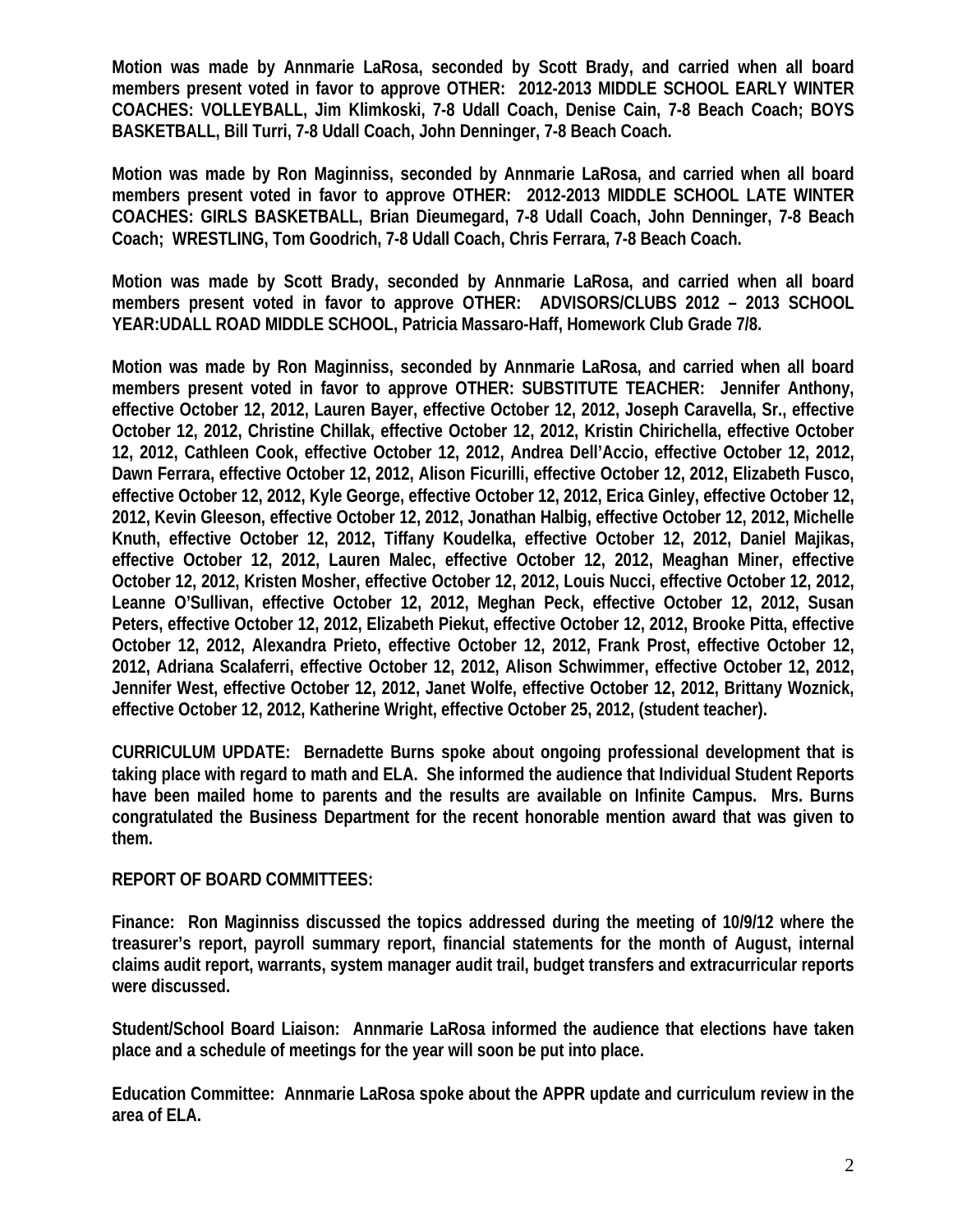**Buildings and Grounds: Scott Brady discussed the topics addressed during the meeting of 10/9/12 which included bond project construction, athletic storage buildings, playground inspections, recycling bins and maintenance of the athletic fields.** 

**Special Education Committee: Annmarie LaRosa discussed the meeting that was held on 10/1/12 wherein CSE and CPSE placements and amended program reviews were on the agenda.** 

**Public Relations: Annmarie LaRosa informed the audience that the Board will continue to make a diligent effort to share information with the community in a timely manner.** 

**Health and Wellness/COMPASS Alliance: Tim Horan discussed the upcoming first annual triathlon that will be held the weekend of October 13-14, 2012. More than one entrants have registered for this event. Mr. Horan told the audience that the fitness trail at Manetuck has been well-received and he spoke about activities that will take place during Breast Cancer Awareness week.** 

**Anti-Bullying Awareness: Dan Marquardt spoke about the Dignity for All Students Act and the goals this committee has set for the 2012-2013 school year.** 

**The Treasurer's Report for August 2012 was presented. Beginning balance as of July 31, 2012 \$7,142,968.26, ending balance as of August 31, \$31,920,258.01.** 

**Motion was made by Annmarie LaRosa, seconded by Scott Brady, and carried when all board members present voted in favor to approve budget transfer number 3032 for the 2011-2012 school year.** 

**Motion was made by Bob Ulrich, seconded by Annmarie LaRosa, and carried when all board members present voted in favor to approve the following donations: Community Donation → Music Department =\$1,000.00; Target → West Islip High School = \$3,106.89; Target → Beach St. Middle** School = \$ 573.97; Target → Udall Rd. Middle School = \$ 461.07; Target → Bayview Elementary School = \$ 699.54; Target → Bellew Elementary School = \$1,183.17; Target → Manetuck Elementary **School =\$ 931.53; Target Oquenock Elementary School = \$ 877.35; Ahold (Stop-N-Shop) Bayview Elementary School =\$1,602.00; Beach Street PTA Assembly Programs = \$2,540.00** 

**Motion was made by Scott Brady, seconded by Ron Maginniss, and carried when all board members present voted in favor to approve special education contracts for the 2012-2013 school year with Henry Viscardi School and St. Anne Institute.** 

**Motion was made by Ron Maginniss, seconded by Scott Brady, and carried when all board members present voted in favor to declare the following surplus items: 1994 Chevy Van (VIN # 1GBHG35Y RF166676), Audio Visual Equipment, Ohaus Scout II Electronic Balances, Graphing Calculators, and Wrestling Mats** 

**PRESIDENT'S REPORT: Motion was made by Annmarie LaRosa, seconded by Scott Brady, and carried when all members present voted in favor to approve a memorandum of agreement with the paraprofessional unit. (Work Day when Students are Not in School).** 

**SUPERINTENDENT'S REPORT: Mr. Simon provided the audience an update on redistricting/enrollment and space utilization at the elementary level.**